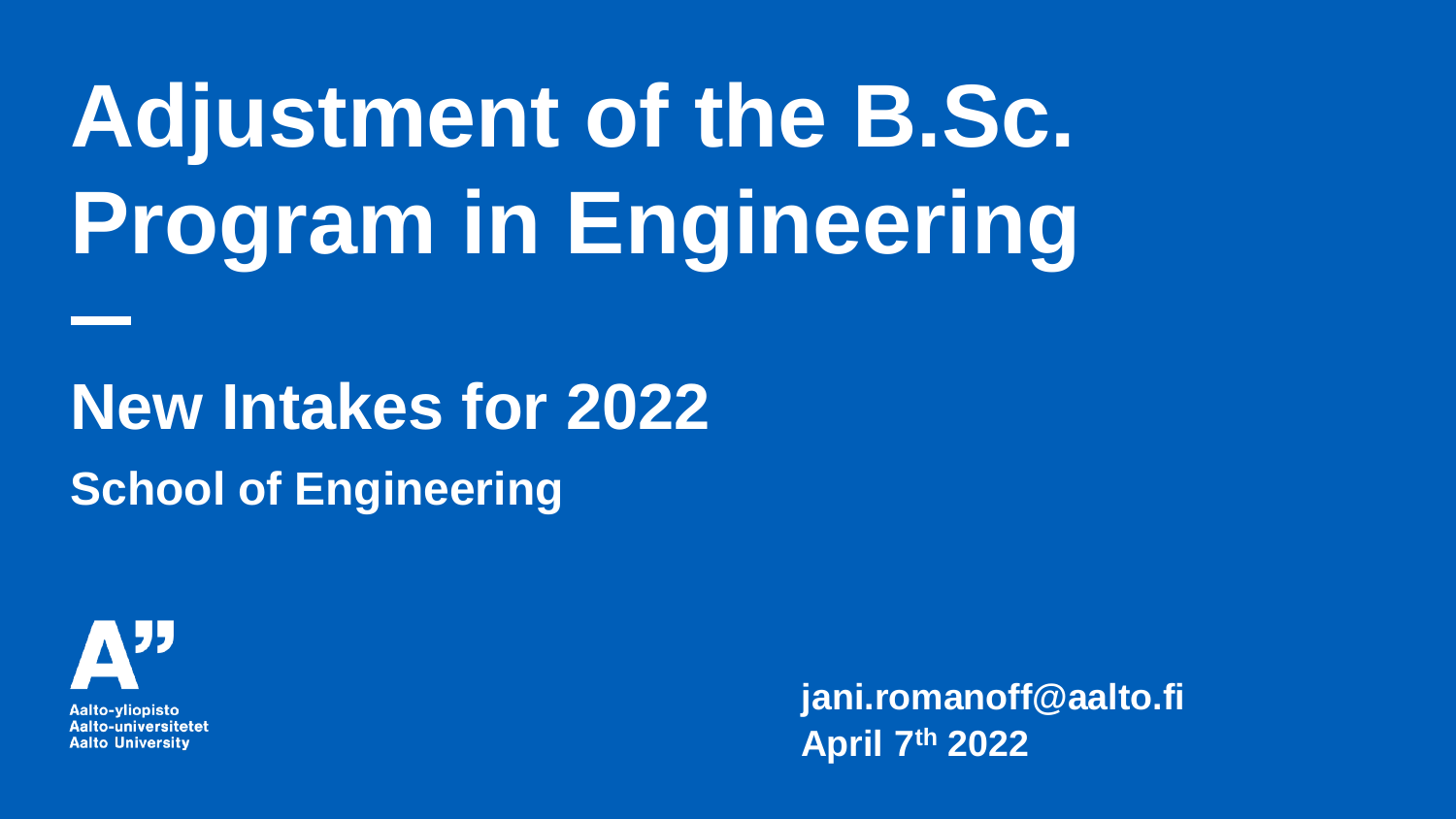### **Background – summary of the teaching and learning evaluation, TEE**